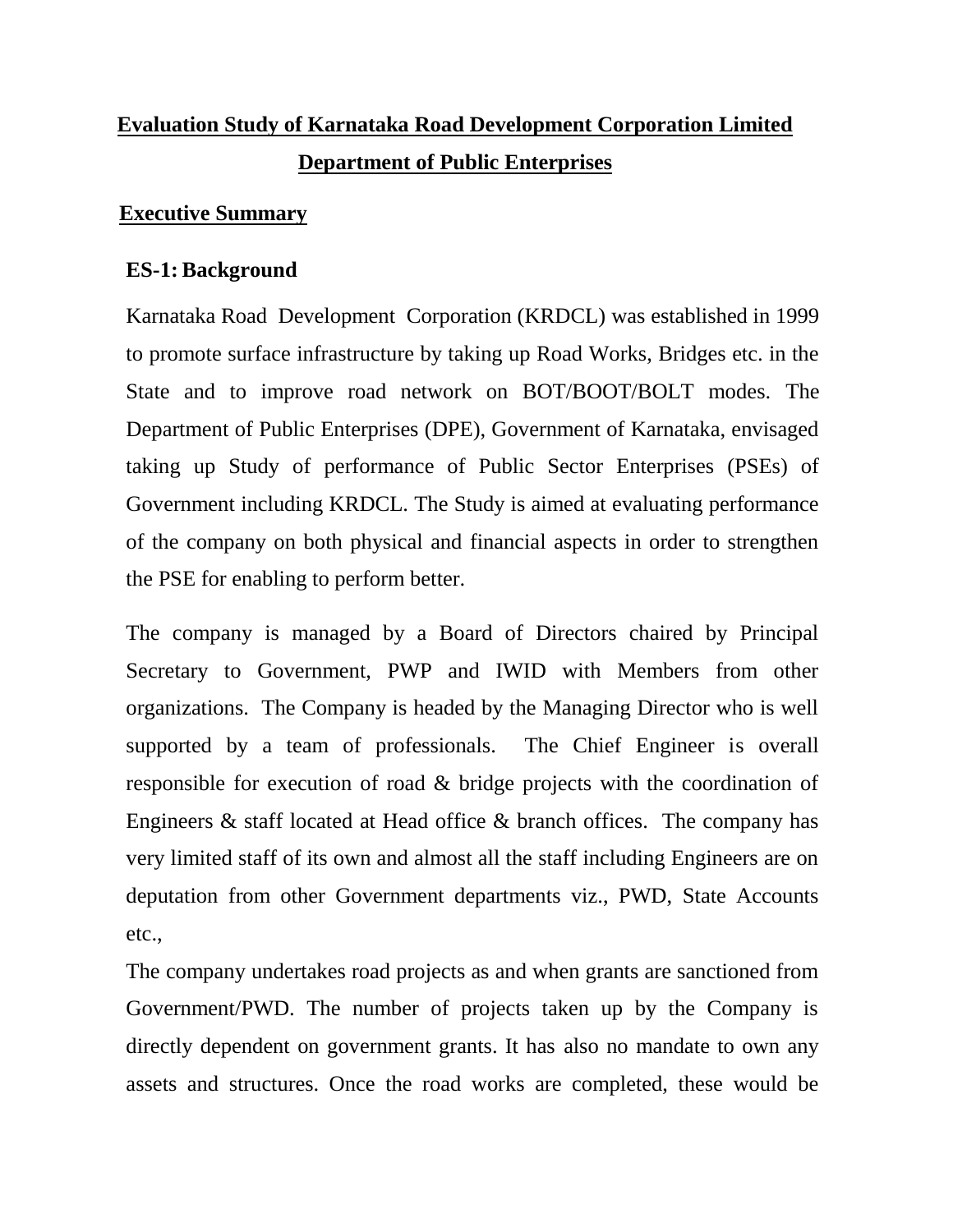transferred to Government/PWD along with other structures for further maintenance. Since the company do not have assets of its own, it cannot hypothecate / pledge such properties to financial institutions for raising loans to take up new roads.

The company is constrained from collecting toll charges from the road projects developed by it, resulting in no accrual of income from such projects. The income is only from interest earned on short term deposits and service charges collected. Currently, the State do not have exclusive State Highway Fund, whereas other States viz., Maharashtra, Gujarat, Madhya Pradesh etc., have their own fund meant exclusively for development of road projects. Further, respective road development companies are allowed to collect toll charges from road projects developed under various PPP models. Even though, KRDCL has completed many projects under PPP, there is no provision to collect toll charges from such projects. Hence, it is highly dependent on Government grants/assistance for taking up new road projects.

#### **ES-2 : Physical Performance**

KRDCL undertakes road works in two models i.e. EPC and PPP. In addition to new projects, it also undertakes maintenance of roads across the State. Taken up roads, bridges and grade separators and also maintenance of them. In addition to this, projects are also implemented on PPP/BOT mode by the Company.

Under EPC mode, the company has completed 839 kms. roads, 645 bridges and undertook maintenance of roads for a total length of 21,837 kms. Further, 374 kms. of roads and 20 bridge projects are ongoing.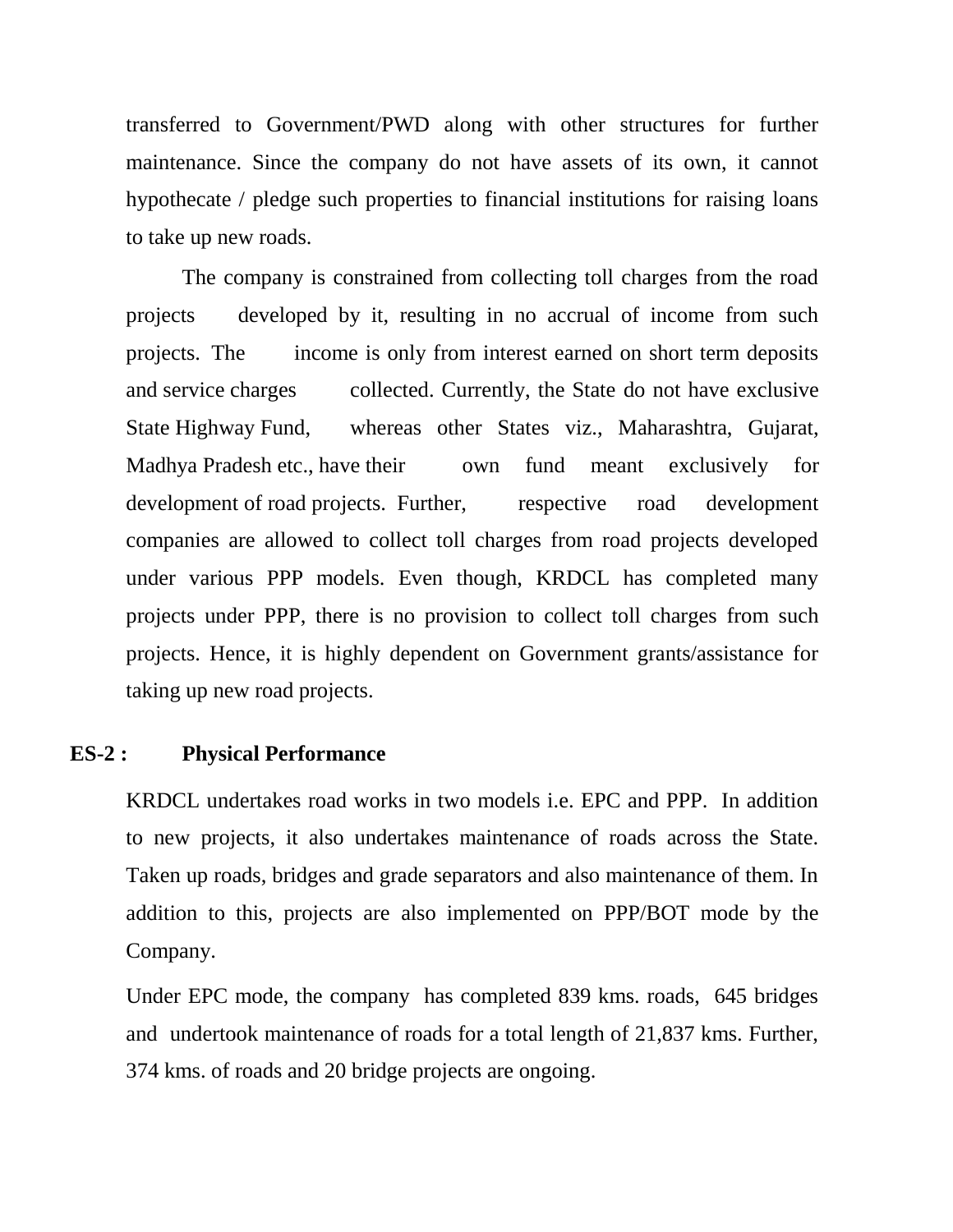Under PPP mode, it has completed 328.60 kms. roads and a total length of 83 kms. of road projects are ongoing. In addition 895.23 kms. roads are proposed at various locations. Thus, roads under PPP mode account for a total length of 1306.83 kms. Further, it has proposed to take up maintenance of roads under OMT mode for a length of 603 kms.

#### **ES 3 : Financial Performance**

The financial performance of the company in the last five years has seen both profits and losses. During the year 2008-09 and 2009-10 the company incurred losses of Rs.565 lakhs and Rs.948 lakhs respectively. However, it has been able to make profit after tax of Rs.285 lakhs, Rs.931 lakhs and Rs.980 lakhs during 2010-11, 2011-12 and 2012-13 respectively. This fluctuations is mainly due to the fact that, there was no uniformity in sanction of grants from the Government every year, resulting in variation income from interest.

The trends in Gross Expenditure indicate that, the major expenses was for payment of salaries to the employees. Other expenditures are for administration, guarantee commission paid to Government of Karnataka, interest on loan etc., which were nominal. The Gross expenditure, which was Rs.1482 lakh in 2008-09 was increased to Rs.3225 lakhs during 2012-13, indicating an increase of 117% over five years period (which is the reference period for the study). This is due to inclusion of financial costs as per revision of existing procedure.

It is to be noted that, Return on Capital Employed of the company has increased from -0.39% to 5.01% during 2008-09 to 2012-13. Similarly, return on equity also increased from -2.82% to 6.41% during the same period. It is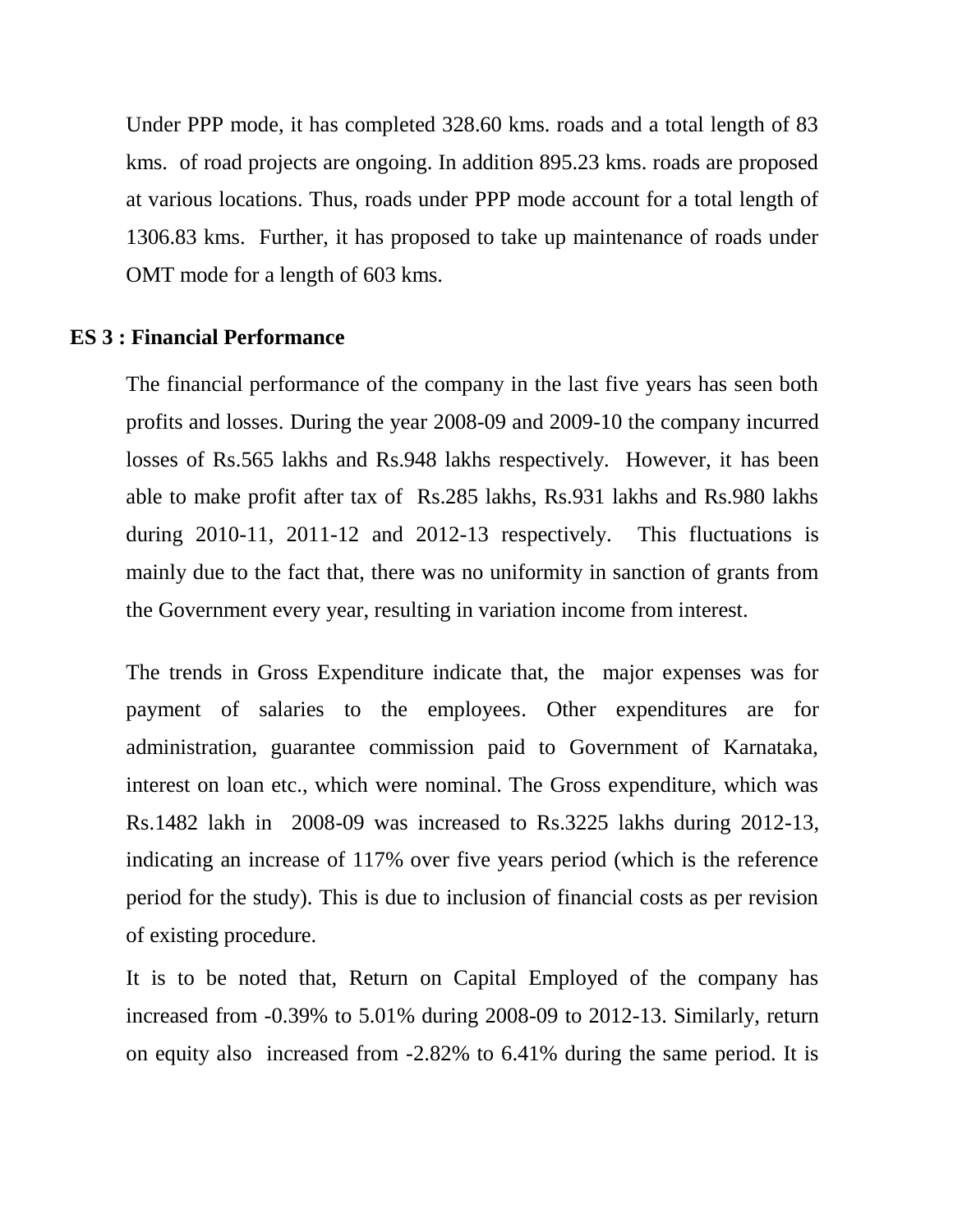evident from both these ratios that, company could improve its financial performance over the years.

#### **ES 4 :Overall performance**

Over all performance of the Company is assessed in terms of various critical parameters viz., project selection, planning, project preparation, implementation, fund allocation, maintenance, steps followed in selection of contractors, monitoring mechanism adopted etc.,

With regard to project selection, it is observed that, projects are taken up and implemented by the Company as per the demand and requirements.

With regard to land acquisition, environment clearances and shifting of utilities, the company is following the required procedures in getting requisite clearances from environment department before start of the projects. Further, it is speeding up land acquisition process and coordinating with different departments for speedy implementation.

With regard to project Preparation, Detailed Project Reports are prepared through its selected project engineering consultants. The DPRs would be based on relevant tests, projection of traffic to designed life, planning of cross drainage works appropriately.

With regard to Project implementation and monitoring, the companies is utilizing its resources to the best possible way to reap the maximum benefits its various road projects. The road projects are implemented with proper planning, scheduling and coordination and is adhering to well developed project management methods.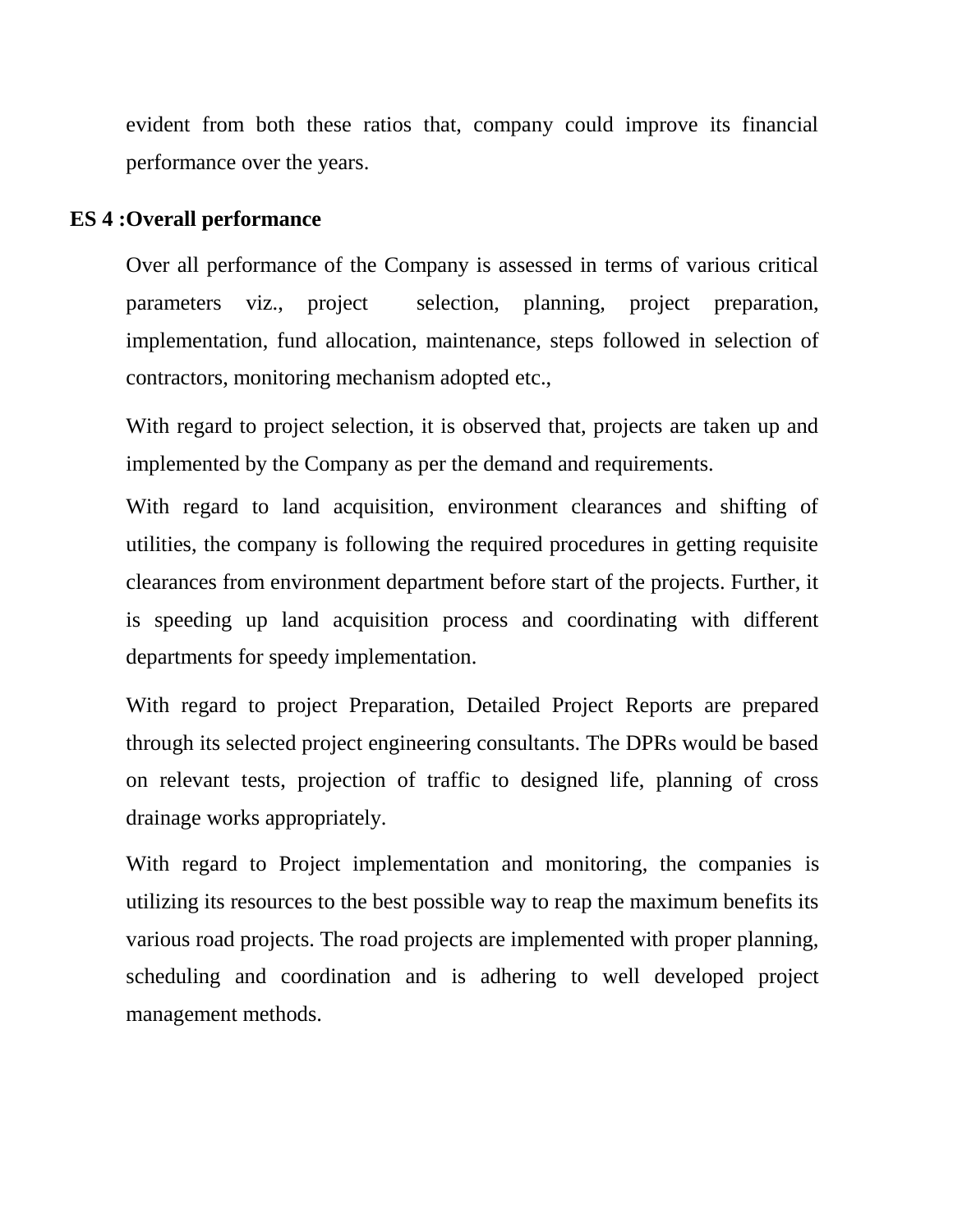With regard to Projects on PPP mode, though initiation is made by the Company at there is need for more number of projects to be implemented, ensuring long terms sustainability of the organization. Currently, there is no mechanism of allotment of government lands all along the roads to the PPP concessioner for commercial development. Such arrangements in PPP mode would enhance life cycle benefits and would attract more such projects.

The company is desired to have its own engineers so that, they can involve fully in execution of projects and ensure completion in time. Inducting engineers on deputation to the company may be discouraged as for as possible.

#### **ES 5: Bench marking with other similar organization**

To assess the performance of the company, the same has been bench marked with other similar organizations. For this purpose, the performance of the company is compared with Madhya Pradesh Road Development Corporation (MPRDC).

With regard to projects on BOT scheme, MPRDC has completed 2,311 kms length of roads, 1579 kms length roads are under construction and 864 kms are under tendering stage with a total of **4,754 kms.** Whereas, KRDCL has completed only 328.60 kms roads so far under PPP-BOT-VGF (toll) mode and another 83 kms are ongoing project under DBFOT–VGF (Toll) mode and another annuity mode, with a total of 895.23 kms. have been proposed under DBFOT–VGF (Toll) mode & Annuity mode BOT mode. Thus, total road under PPP/ BOT mode by KRDCL is **1306.83 kms.**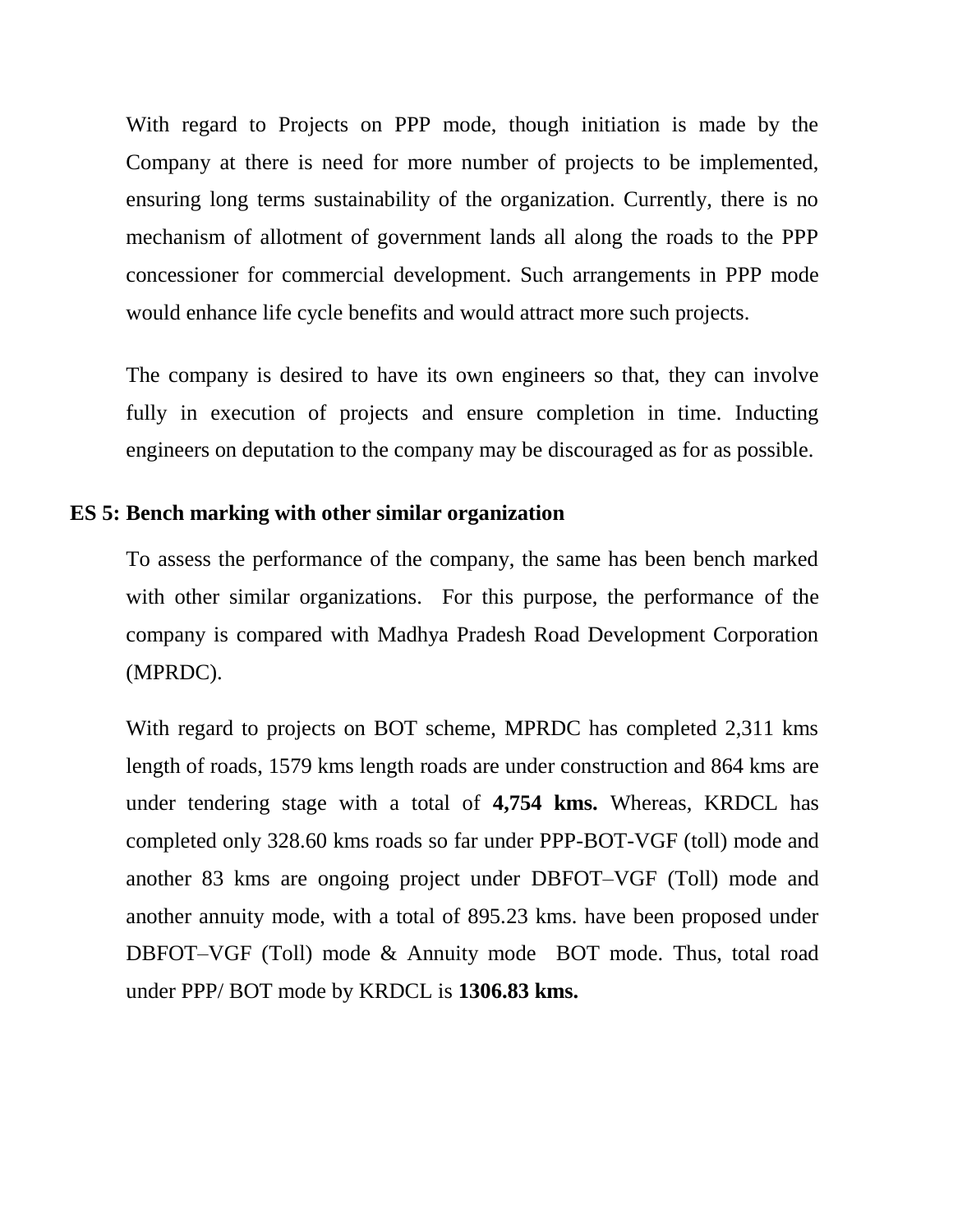Under regular contract projects, MPRDC has completed 1249 kms length of roads, 338 kms length roads are under construction with a total of 1587 kms. Whereas KRDCL has completed 940 kms roads at different stretches.

With regard to Institutional Developments, there is scope for lot of improvements by KRDCL to match with MPRDC performance. MPRDC has reduced the staff strength particularly of deputationists resulting in reduced overheads. At MPRDC, there is the mechanism of asset inventory management system in place.

However, In respect of KRDCL, there is also an environmental cell headed by Environmental Manager and there is scope for strengthening it as a full pledged cell. There is need for asset inventory management system for accounting the details with respect to assets as part of MIS. As such KRDCL has MIS information system, however, the same may be strengthened to function more effectively.

With regard to sustainability of the Company, it is observed that, MPRDC has adopted adequate revenue generation mechanisms through implementing various projects. It has created State highway fund and separate division for the maintenance of roads and other structures. Further, additional revenue is ensured as it is mandated to collect toll charges from toll plazas and border check post. In addition to this, MPRDC has introduced other attractive revenue generating models viz., OMT system, Innovative financial models for new PPP projects, annual maintenance plans for each road etc.,

In case of KRDCL, there is no separate state highway fund created and hence it is constrained from taking up new projects even in the event of stoppage of government grants. It is not mandated to collect toll charges from the projects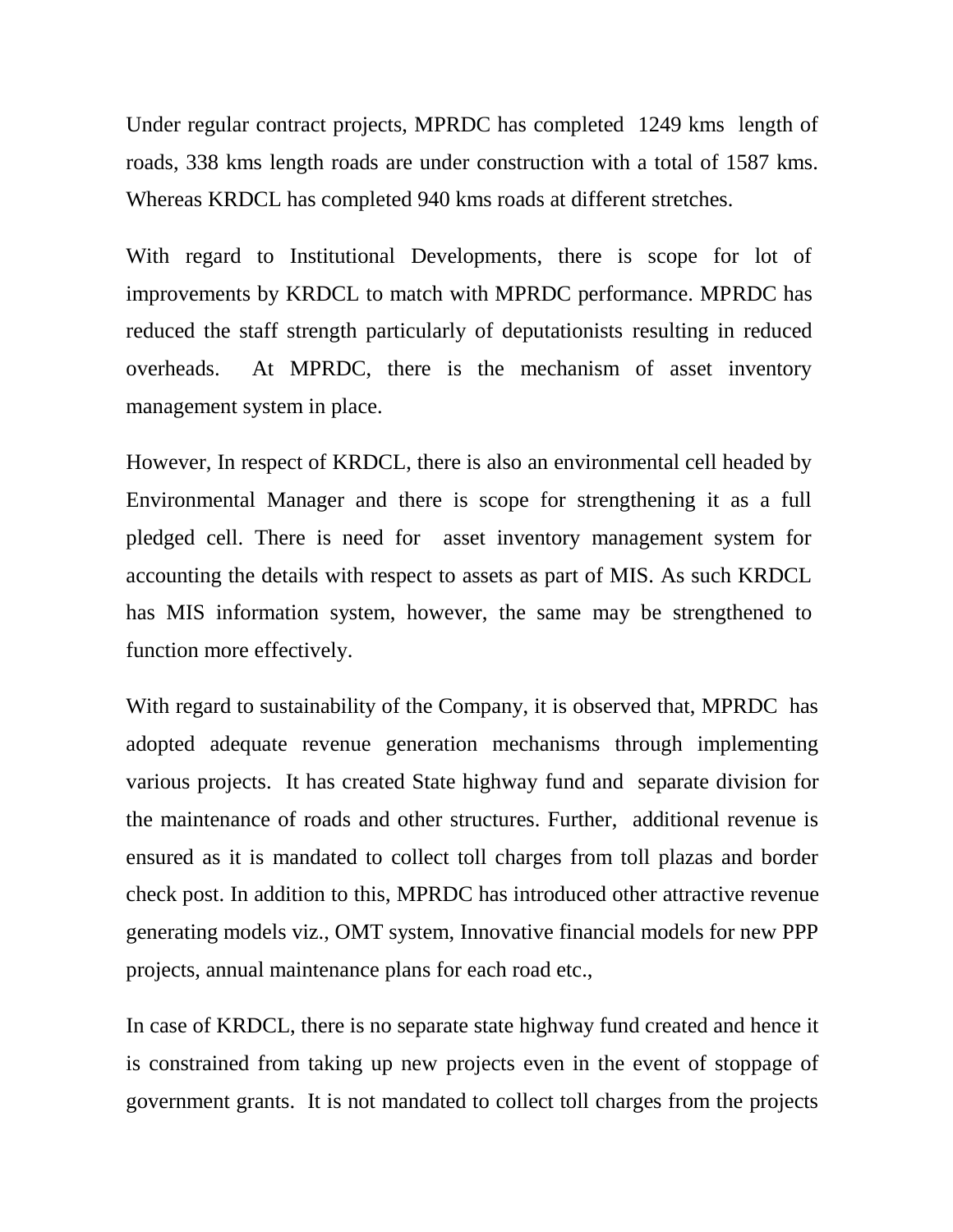it develop and not able to generate profits. There is tendency of decrease in grant support from government over the years and sustenance of the organization is becoming difficult.

#### **ES 6 :SWOT Analysis**

As per SWOT analysis the main strengths Company is its pool of professional engineers with whose support the company could complete road & bridge projects and also undertook maintenance of roads of about 22,000 kms. The projects have been completed successfully within the estimated cost and time. The company has scope for improving its performance by adopting various both technical and financial measures. The company is constrained from collecting toll from the roads it develop. Hence it could not create corpus funds for taking up new projects, even in the absence of State Highway Funds. This is due to the fact that, the company is fully dependent on government grants / deposits for implementation of the projects.

The income to the company is only from interest earned on short term deposits. Due to fluctuations in the deposits made by the government there is also fluctuations in the income earned by the company. There is need for the company to take up traffic worthy roads and collect toll from such projects. As currently, the company is taking up projects based on demand and requirement, it is constrained from collecting toll from atleast traffic worthy roads as it is not mandated.

The company has several opportunities to take up more projects under PPP mode. Other States have the mechanism of creation of exclusive State Highway Funds for development of roads without depending on Government grants. However, this mechanism is not created in the State resulting in non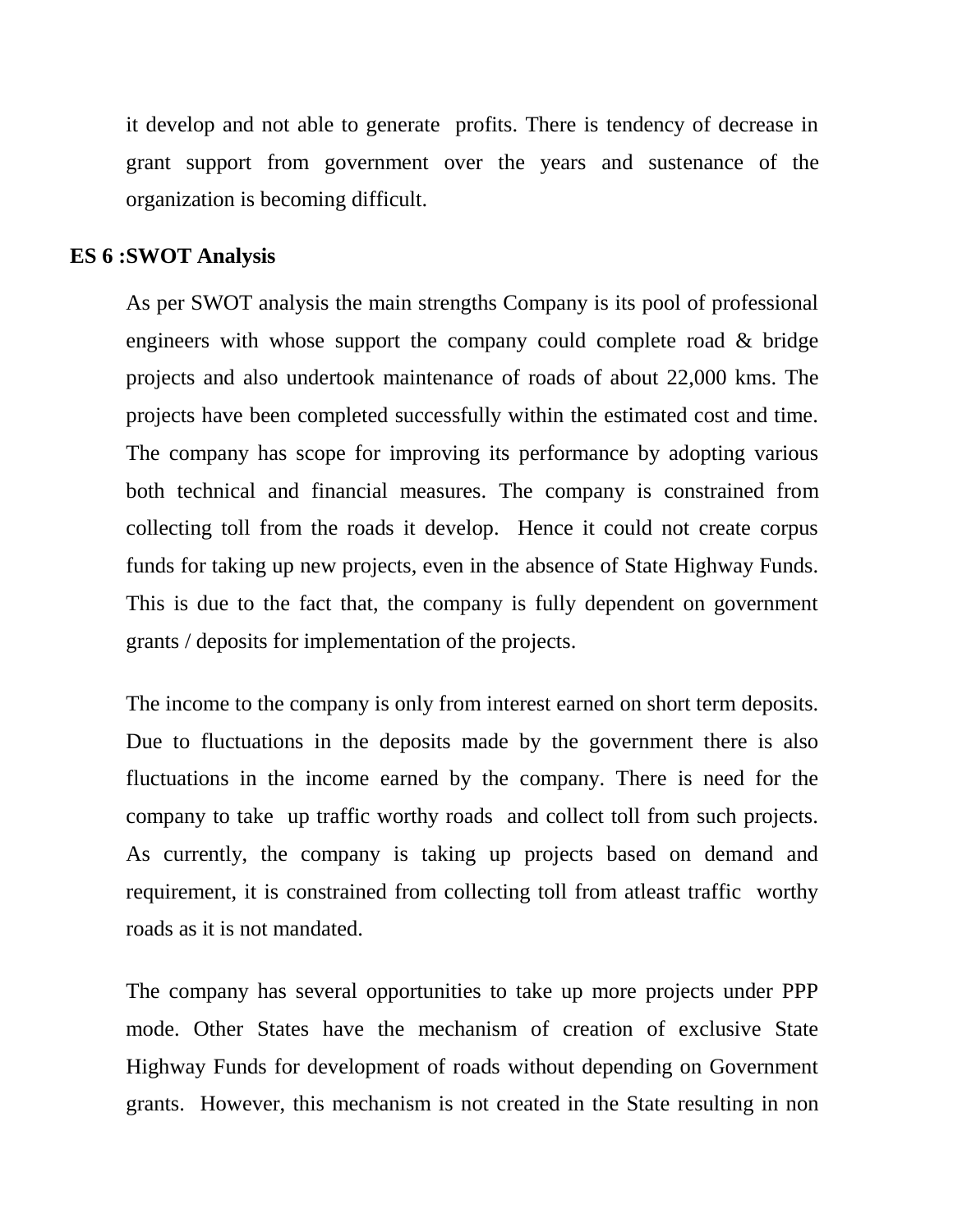taking up of road projects by the Company. There is a decrease in deposit contribution from the government and hence the company is not able to take up new road projects. Under the circumstances, there is a threat of closure of the company due to decrease in grant support/deposits from the government.

#### **ES 7 : Recommendations**

Based on the findings, conclusions and discussions had as part of the Study, the followings recommendations are suggested :

#### **a) Short-term practicable recommendations**

- $\triangleright$  To prioritize projects based on need and demand.
- $\triangleright$  To strengthen an environmental section as a full fledged cell.
- $\triangleright$  Introduction of asset inventorization and management system for day-today monitoring of the operations, administration, revenue generation etc.,
- Development of in-house expertise for various projects, will enable company to save some costs spent for consultancy/outsourcing. Deployment of supervision & quality control consultants having international expertise would help the organization in increasing technical knowledge for their staff.

#### **b) Long-term practicable recommendations**

- $\triangleright$  Providing/allotting government lands all along the roads at strategic locations for commercial development would enable PPP concessioner in increasing income from such projects. These provisions in PPP mode projects would enhance life cycle benefits and would attract more projects under this mode.
- Government may allocate traffic worthy roads to the Company for implementation under BOT/BOLT/PPP mode and allow to collect toll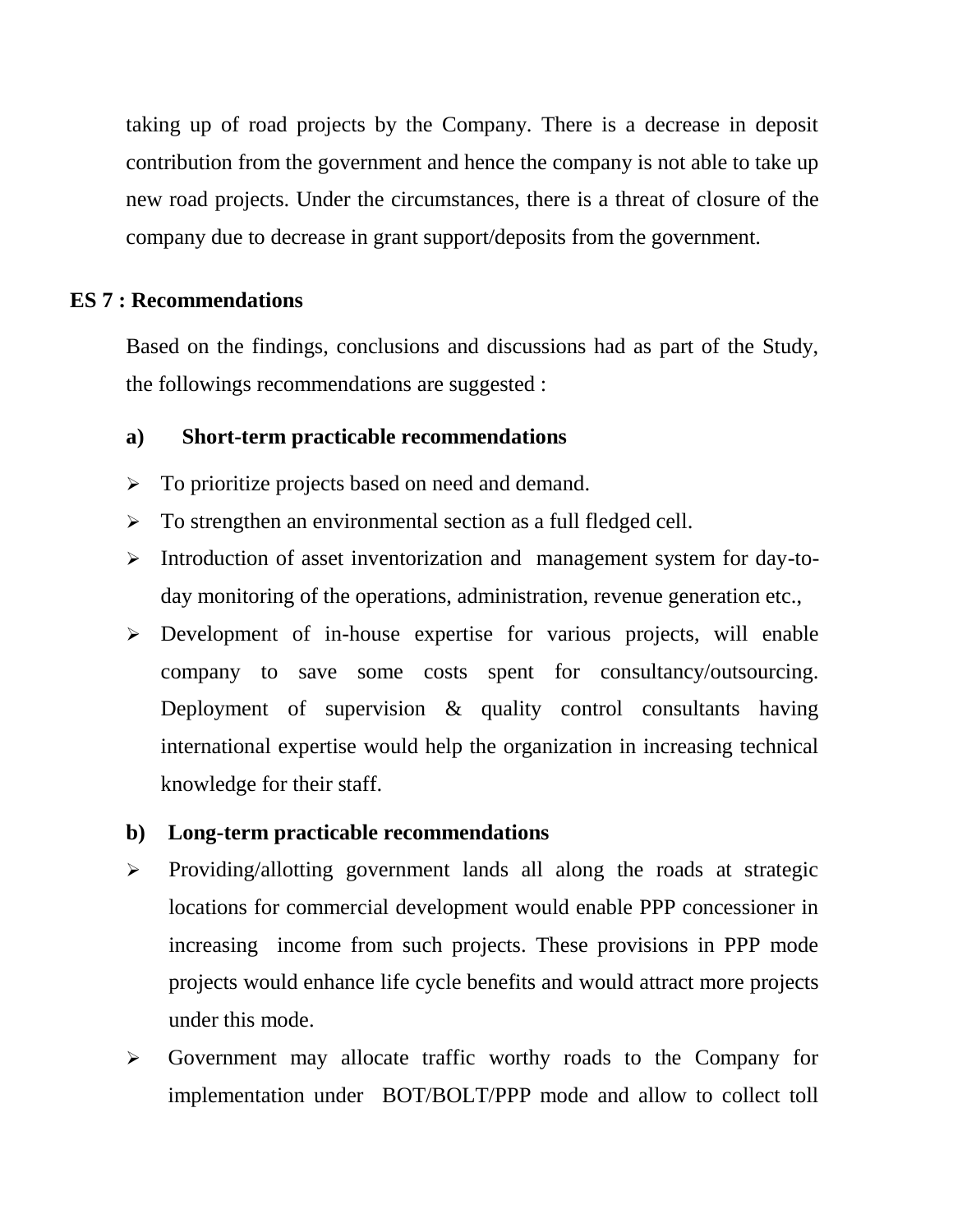charges for creation of its own revenue base, which will ensure long term sustainability of the company.

# **c) Recommendations requiring change in policy**

- $\triangleright$  Creation of separate State Highway fund would enable the Company to take up the projects independently without depending on government grant / deposits.
- $\triangleright$  Ownership of the roads and other assets shall be with the company enabling it to raise loans from financial institutions for taking up more and attractive projects by pledging the same.
- $\triangleright$  The company shall have its own permanent staff and it is desirable for less dependent on deputation staff for the works.
- Developing border check posts at strategic locations as prevailing in other states would result in increased income to the Company. Indirectly, this will also help in control over loading and damage to the State roads due to heavy loading and reduce unauthorized entries.
- Taking up more number of PPP projects under various modes would enable the company to become less dependent on government grants and sustain on its own in the long run.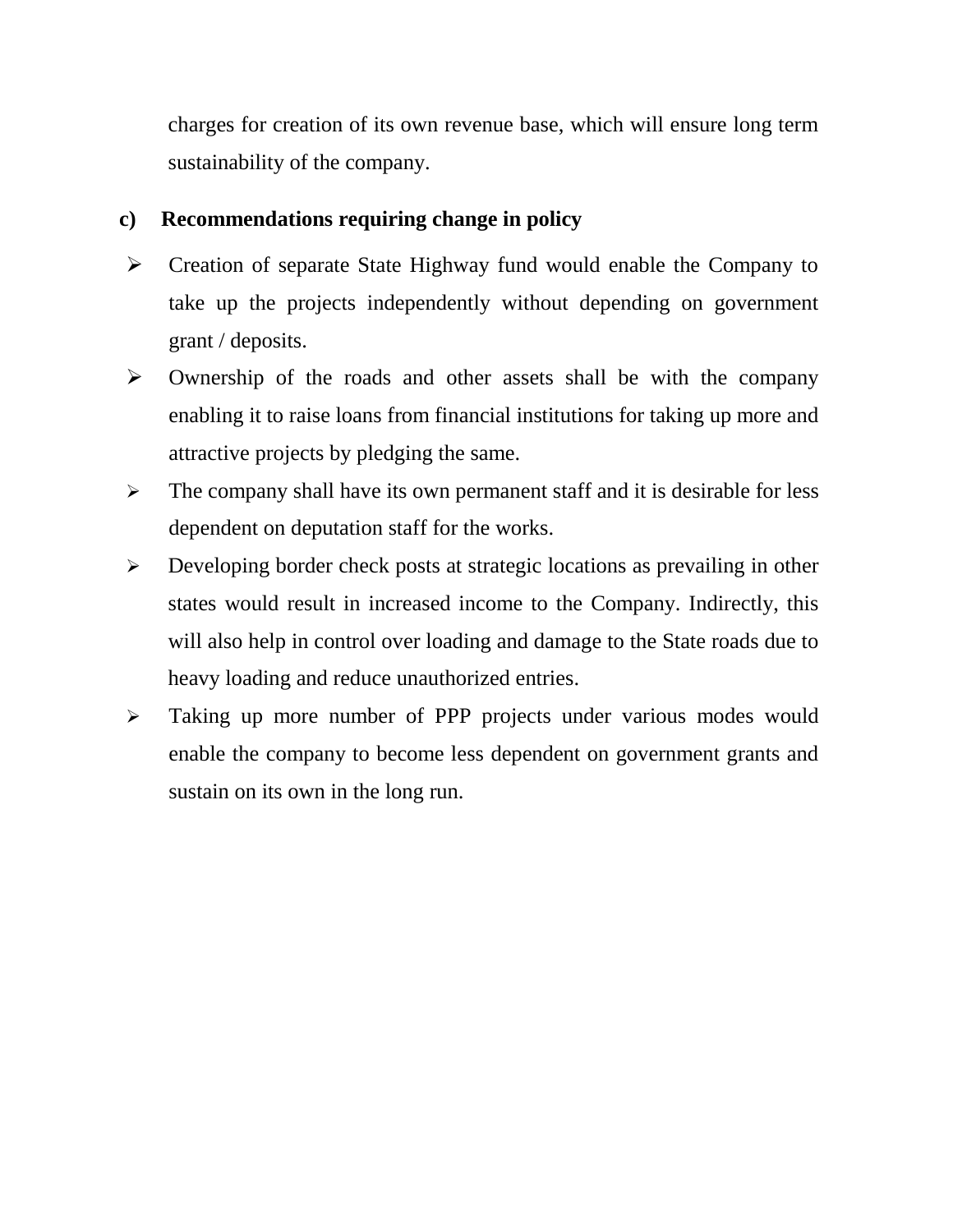## **Conclusions & Recommendations**

## **13.1 Conclusions**

- $\triangleright$  The Indian economy is growing fast. It is required to facilitate the growth of economy by providing proper infrastructure viz., roads, bridges, ports, industrial areas, etc.. Road infrastructure plays a very important role in improving the economy of any region.
- Development of superior infrastructure including roads, require colossal investments and also, the gestation period is long for returns from these type of projects.
- $\triangleright$  Due to these limitations, investments are not forthcoming from the private sector. Under such circumstances the role of Government assumes lot of significance.
- $\triangleright$  To improve the pace of economy in through infrastructure development including roads, may states essential their own road development Companys, including Karnataka.
- KRDCL is fulfilling the objective of construction of roads either on EPC or PPP mode.
- $\triangleright$  KRDCL has a pool of technical staff both at Head Office and its branch offices and in a position to take up new projects.
- $\triangleright$  The main strength of the company is that, it is a Government owned company and has highly be qualified technical staff.
- KRDCL under takes roads and bridges projects on both (i) EPC (ii) PPP mode. Under EPC mode, it has constructed 839 km. roads and 374 km length of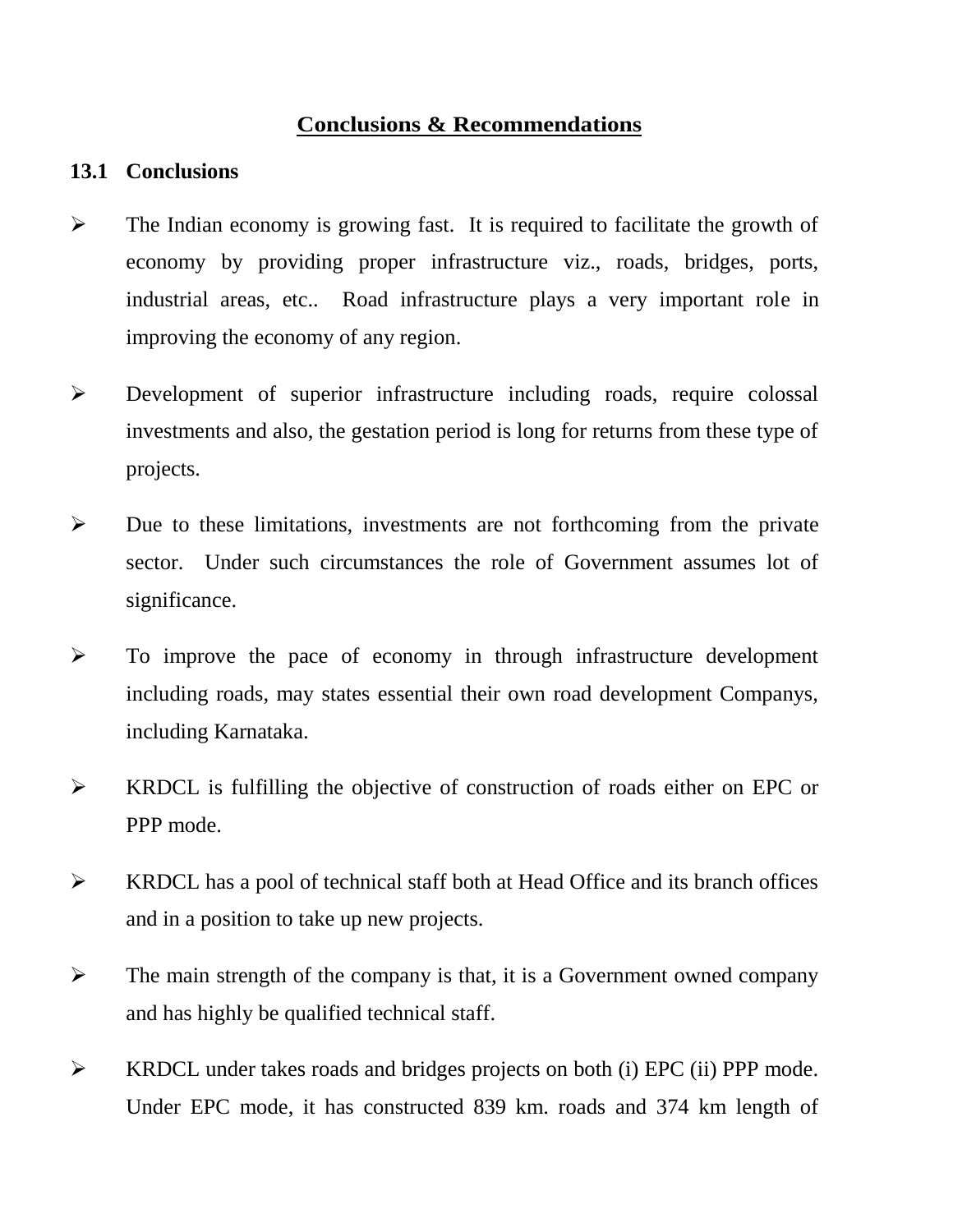roads, are under construction. It has completed 645 bridges and proposed 394 new bridges under EPC contract system.

- $\triangleright$  KRDCL though not much progress is made, however it is gently progressing in this direction. Under PPP mode, it has constructed 333 km. roads, 157 km length of roads are ongoing projects and roads with a total length to 2500 km are proposed.
- $\triangleright$  KRDCL is known for taking up maintenance of roads. Since inception, it has competed annual maintenance of roads having total length over 21000 km.
- $\triangleright$  KRDCL do not have assets of its own. As it has no assets of its own, it can not raise loans from financial institutions by pledging.
- $\triangleright$  It has no mandate to own any assets and structures. Once the roads are completed, they would be transferred to Government / PWD, for further maintenance.
- KRDCL is constrained from collecting total charges from the projects it develop as it is not mandated to do so. Hence, there is no income from the projects. The income is only in the form of interest earned on short term deposits and service charges collected.
- $\triangleright$  The company do not have exclusive State Highway fund, as prevailing in other States. It is highly dependent on Government funds / assistance for taking up projects.
- Because of variations in sanction of grants from the Government every year due to fluctuations in short term deposit contribution, there is also fluctuation in accrual of interest income to the company. It is observed that, the profit  $\&$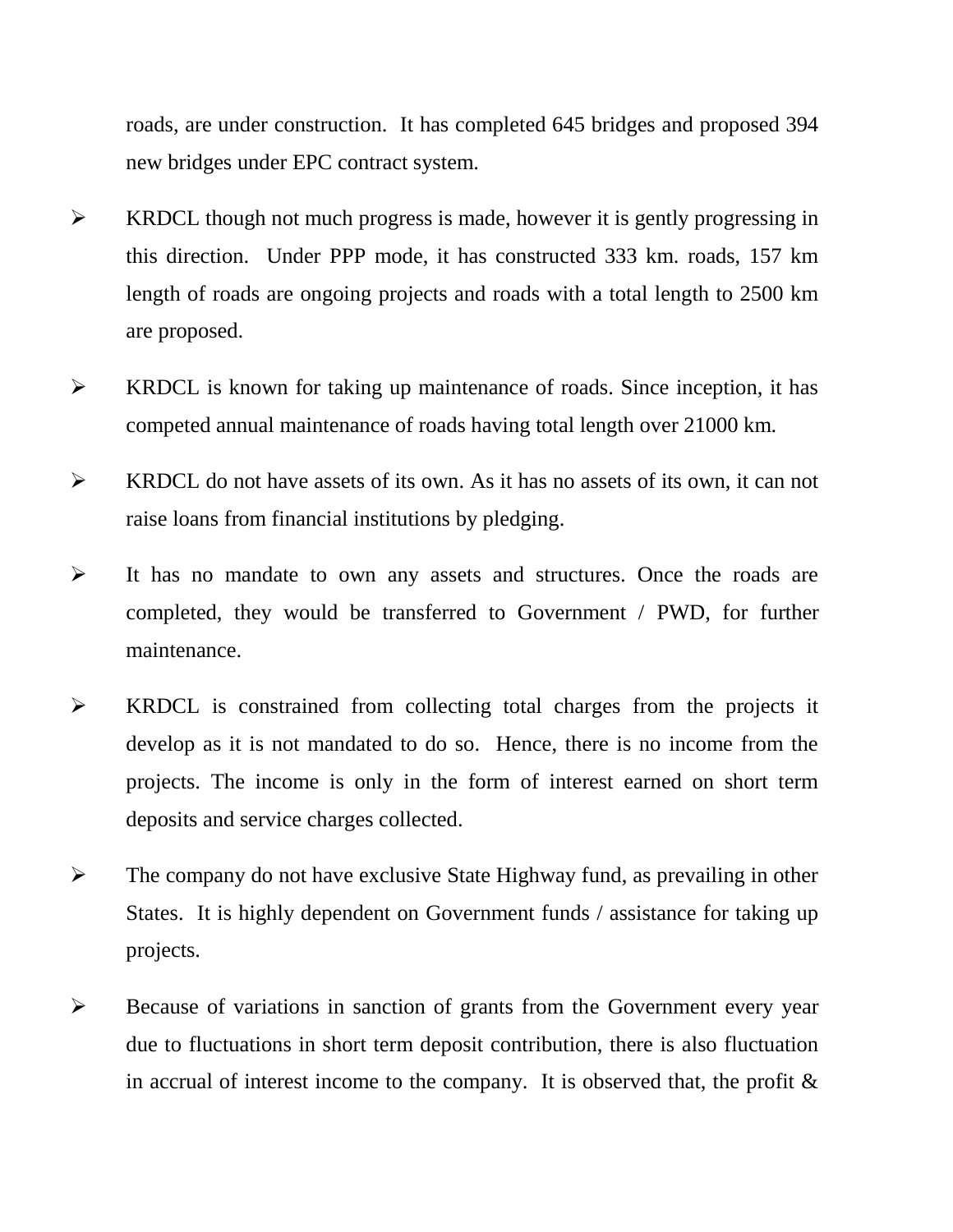loss account which shown negative figures during the initial period (2008-09 & 2009-10) change to positive trend from 2010-11 to 2012-13. This indicates that, during these three years there was much short term deposits made from the government and also accrual of interest income.

- $\triangleright$  The analysis of profit and loss account of the Company for the last five years (2008-09 to 2012-13) indicates that, the company has been able to make profit only for the last three years i.e. during 2010-11, 2011-12 and 2012-13. During these three years profit after taxes was Rs.285 lakhs, Rs.931 lakhs and Rs.980 lakhs respectively. It incurred losses to the extent of Rs.565 lakhs and Rs.948 lakhs during the years 2008-09 and 2009-10 respectively. It is observed that, due to heavy losses in the previous years, there was no net amount carried to balance sheet in all the five years (2008-09 to 2012-13), which is the reference period for the study. The positive trend in the profit & loss account of the company was mainly due to increase in interest earned on short-term deposits. During the last three financial years there was more deposit contribution from the Government to the Company and hence it could earn interest accordingly.
- $\triangleright$  The comparison of Gross Turnover V/s. Gross Expenditure for the last five years indicates that, the gross expenditure is exceeding the turnover during 2008-09 and 2009-10. However, there has been a reverse trend and turnover is exceeding the gross expenditure during 2010-11,2011-12 and 2012-13.
- $\triangleright$  Return on Capital Employed which was negative during the first two years turned positive and increased upto 5.01% as on 2012-13. Return on equity also which was negative during the initial two years also became positive and increased upto 6.41% as on 2012-13. Earning / share which was negative during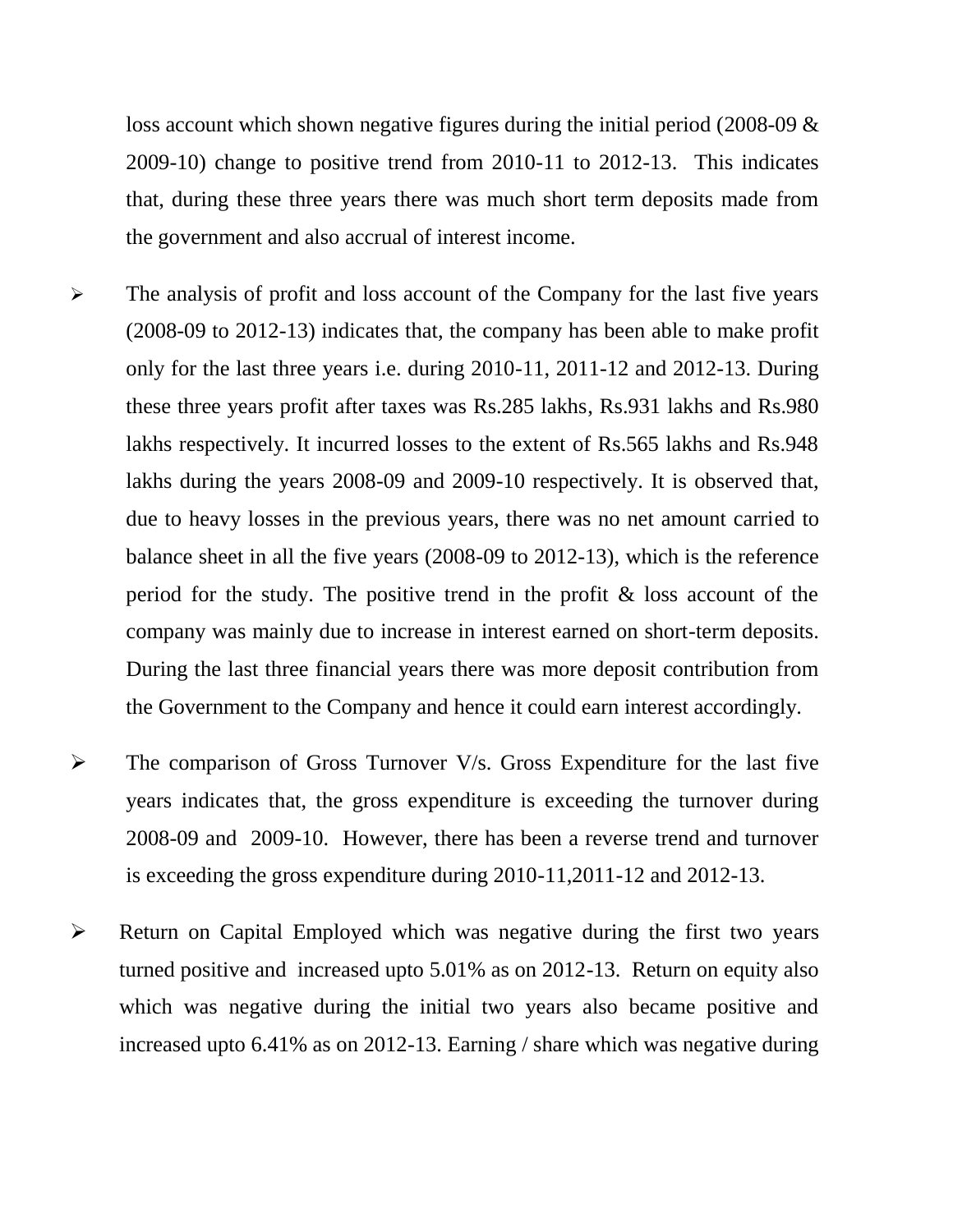the first two years became positive from 2010-11 and increased upto Rs.0.06 as EPS as of 2012-13.

- $\triangleright$  Analysis of Balance Sheet for the last five years indicate that, the networth of the company which was about Rs.1434 crores as on 2008-09 decreased to Rs.162 crores during 2012-13. This indicates that, the networth of the company has been eroded heavily during this period. The current ratio during 2008-09 was 2.89 increased to 3.85 during the next year and further increased to 5.90 during 2010-11. However, the trend reversed and there has been steep decrease in current ratio to as low as 1.04 as on 2011-12 and the same trend continued even during the year 2012-13 indicating a value of 1.05.
- The comparison of performance of KRDCL is made with that of MPRDC in terms of projects completed, under construction and proposed projects. The comparison indicates that, MPRDC is more progressive as for as road projects are concerned.
- KRDCL has taken up some projects under PPP/BOT mode. Under different PPP / BOT mode it has developed 328.60 kms. roads, 83 kms. roads are in progress and roads with a total length of 895.23 kms. are proposed. Further, under PPP/BOT mode (OMT) the company has proposed for annual maintenance of 603 kms. length covering various stretches across the State and all put together a total length of **1306.83 kms.**

In respect of MPRDC, the projects under BOT scheme comprise (i) 2,311 kms length of roads completed (ii) 1579 kms. length roads are under construction and 864 kms are under tendering stage with a total length of **4,754 kms.**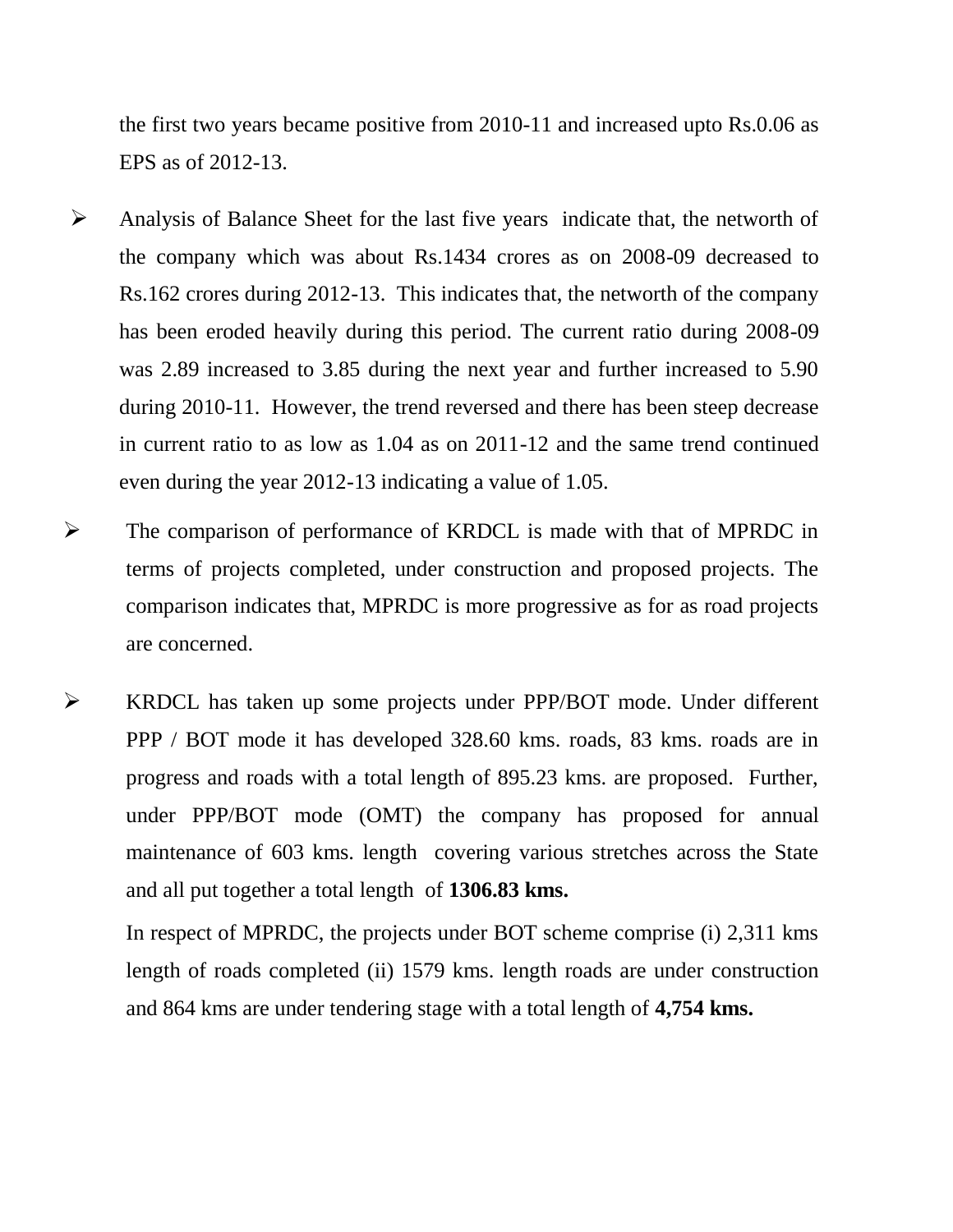Further, MPRDC, under ADB assistance has completed 3304 kms. length of roads and 1080 kms. length roads are under construction with a total of **4,384 kms.**

However, KRDCL have not taken up road projects under ADB assistance, when compared to MPRDC.

 By MPRDC, under regular contract projects, 1249 kms length of roads are completed and 338 kms. length roads are under construction with a total of **1587 kms.**

Whereas under regular contracts, KRDCL has completed only **940 kms.** roads at different stretches.

 Comparing the institutional developments, at MPRDC there is reduction in staff strength particularly of deputationists resulting in reduced overheads, deployment of quality control consultants with international expertise helped in increase of technical knowledge of Staff, provision for entry of outside contractors for ADB funded projects with introduction of advanced machinery & equipments, enhancement in the Capacity of the State Contractors in achieving quality projects. Development of environmental & MIS cell, development of asset inventory management system etc.,

In respect of KRDCL, there is also an environmental cell headed by Environmental Manager and there is scope for strengthening it as a full pledged cell. There is need for asset inventory management system for accounting the details with respect to assets as part of MIS. As such KRDCL has MIS information system, however, the same may be strengthened to function more effectively.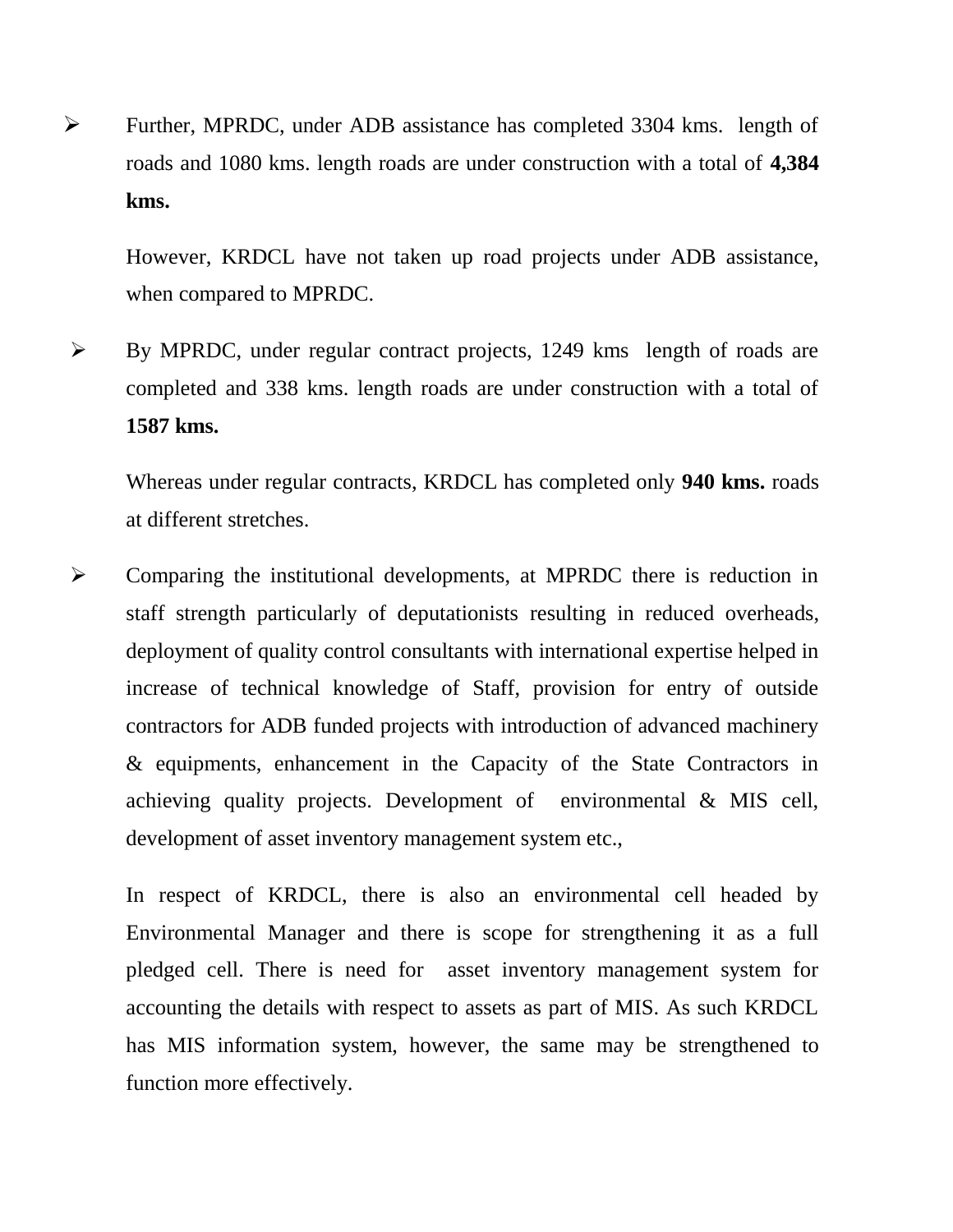MPRDC : During construction, quality measures are adopted comprising: 3 tier system of checking by PMC of concessionaire / contractor, Independent quality control engineer & Officers of Department to check. Field testing is mandatory as per the norms of MORTH, Graders used for maintaining the camber at sub grade / GSB level, Sensor paver used in place of mechanical paver for BT works, RMC plant used in place of normal concrete mixers.

At KRDCL also, quality measures are adopted for checking the quality of road at appropriate stages. Field testing is mandatory as per the norms of MORTH.

 $\triangleright$  In long run, sustainability of MPRDC is well ensured through various measures viz., Creation of State highway fund, separate division for the maintenance of roads in the organization, Introduction of OMT system, Innovative financial models for new PPP projects, annual maintenance plans for each road and strict adherence. All these measures ensure higher income to the company and less dependence on its state. Whereas, KRDCL is mainly dependent on grant from PWD / GoK for its regular road projects. There is no separate fund created for improvement of state highways and for the maintenance of roads. Currently, though OMT system is being introduced, however, there is scope for improvements in this regard. Introduction of all these measures would enable the company not to undergo cash losses and also there would be availability of funds for taking up new projects.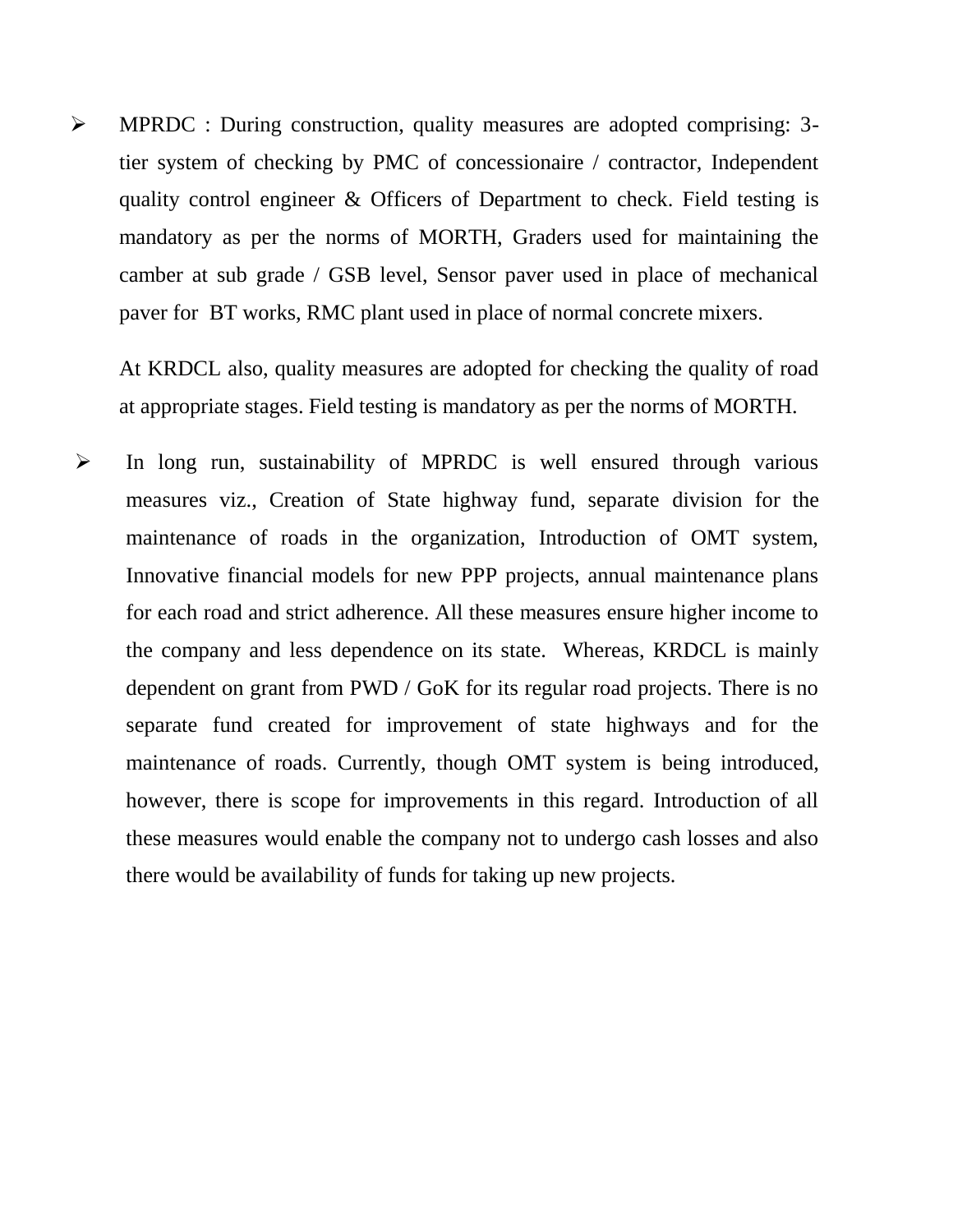## **Recommendations**

Based on the findings, conclusions and discussions had as part of the Study, the followings recommendations are suggested :

## **Short-term practicable recommendations**

- $\triangleright$  To prioritize projects based on need and demand.
- > To strengthen an environmental section as a full fledged cell.
- Introduction of asset inventorization and management system for day-today monitoring of the operations, administration, revenue generation etc.,
- $\triangleright$  Development of in-house expertise for various projects, will enable company to save some costs spent for consultancy/outsourcing. Deployment of supervision & quality control consultants having international expertise would help the organization in increasing technical knowledge for their staff.

## **b) Long-term practicable recommendations**

- $\triangleright$  Providing/allotting government lands all along the roads at strategic locations for commercial development would enable PPP concessioner in increasing income from such projects. These provisions in PPP mode projects would enhance life cycle benefits and would attract more projects under this mode.
- Government may allocate traffic worthy roads to the Company for implementation under BOT/BOLT/PPP mode and allow to collect toll charges for creation of its own revenue base, which will ensure long term sustainability of the company.